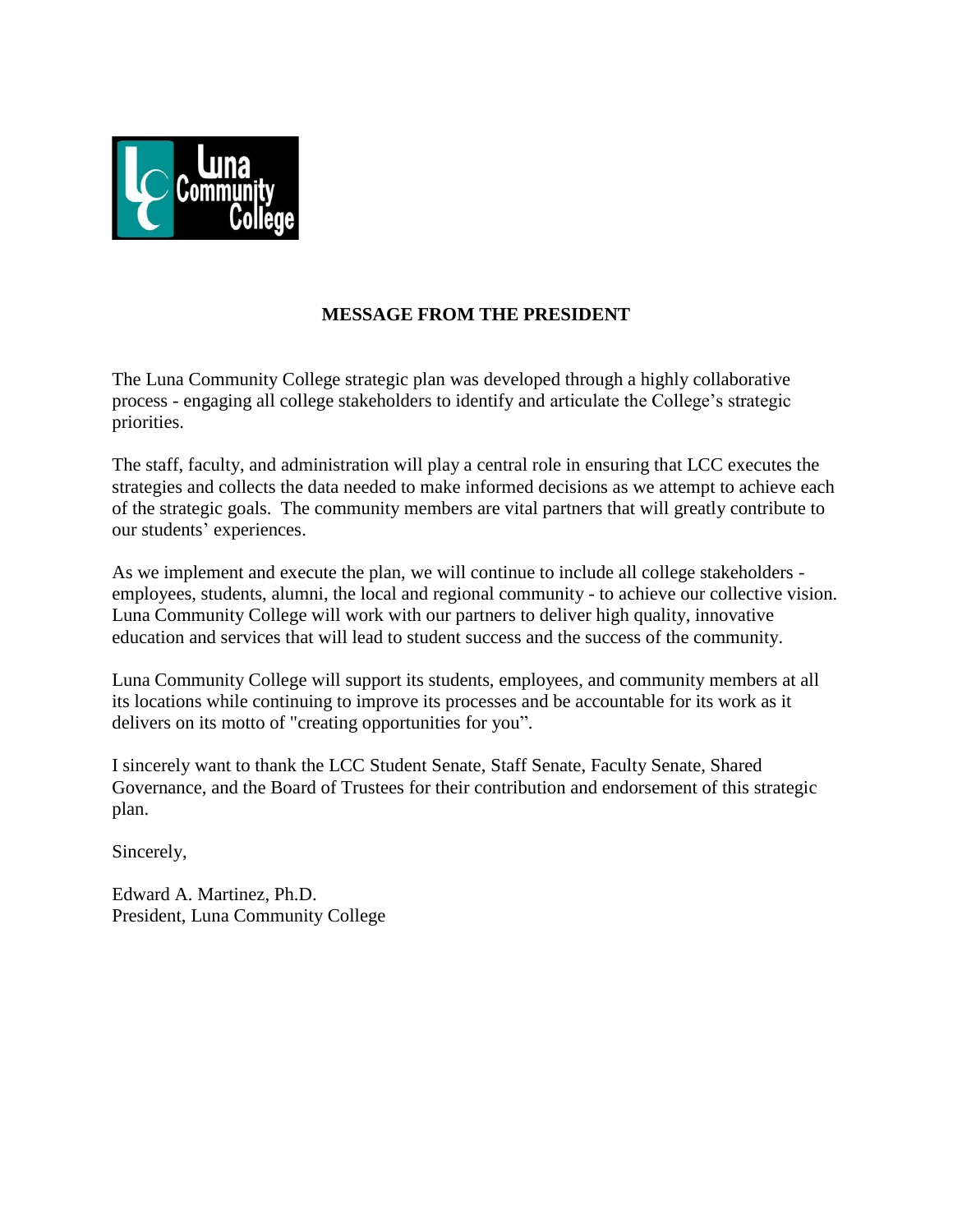

# **2022 – 2027 STRATEGIC PLAN**

## **ABOUT LUNA COMMUNITY COLLEGE**

Luna Community College (LCC) is the only community college in northeastern New Mexico. LCC is located on the lower slopes of the Sangre de Cristo Mountain Range overlooking the city of Las Vegas, New Mexico. LCC offers courses and programs in person and via distance learning at all instructional centers, including Las Vegas, Santa Rosa, Springer and Mora. All locations are administered and governed by LCC and its Board of Trustees who are elected from the service area. Programs may be offered in any community of the service area where a need is demonstrated. The Vision, Mission, Guiding Principles, and Strategic Goals outlined in the 2022-2027 Strategic Plan apply to LCC as a whole.

# **Vision**

Where future leaders aspire to create, collaborate, communicate, and think critically to bring positive change to the world.

#### **Mission**

Luna Community College is dedicated to providing accessible, innovative, and integrated learning experiences that prepare students to compete at the forefront of their chosen fields and to lead in their community.

# **Motto**

Creating opportunities for you!

# **Guiding Principles**

Demonstrate Integrity, Excellence, and Resilience Demonstrate Collaboration, Empathy, and Community Demonstrate Innovation and Creativity Demonstrate Diversity, Equity, and Inclusion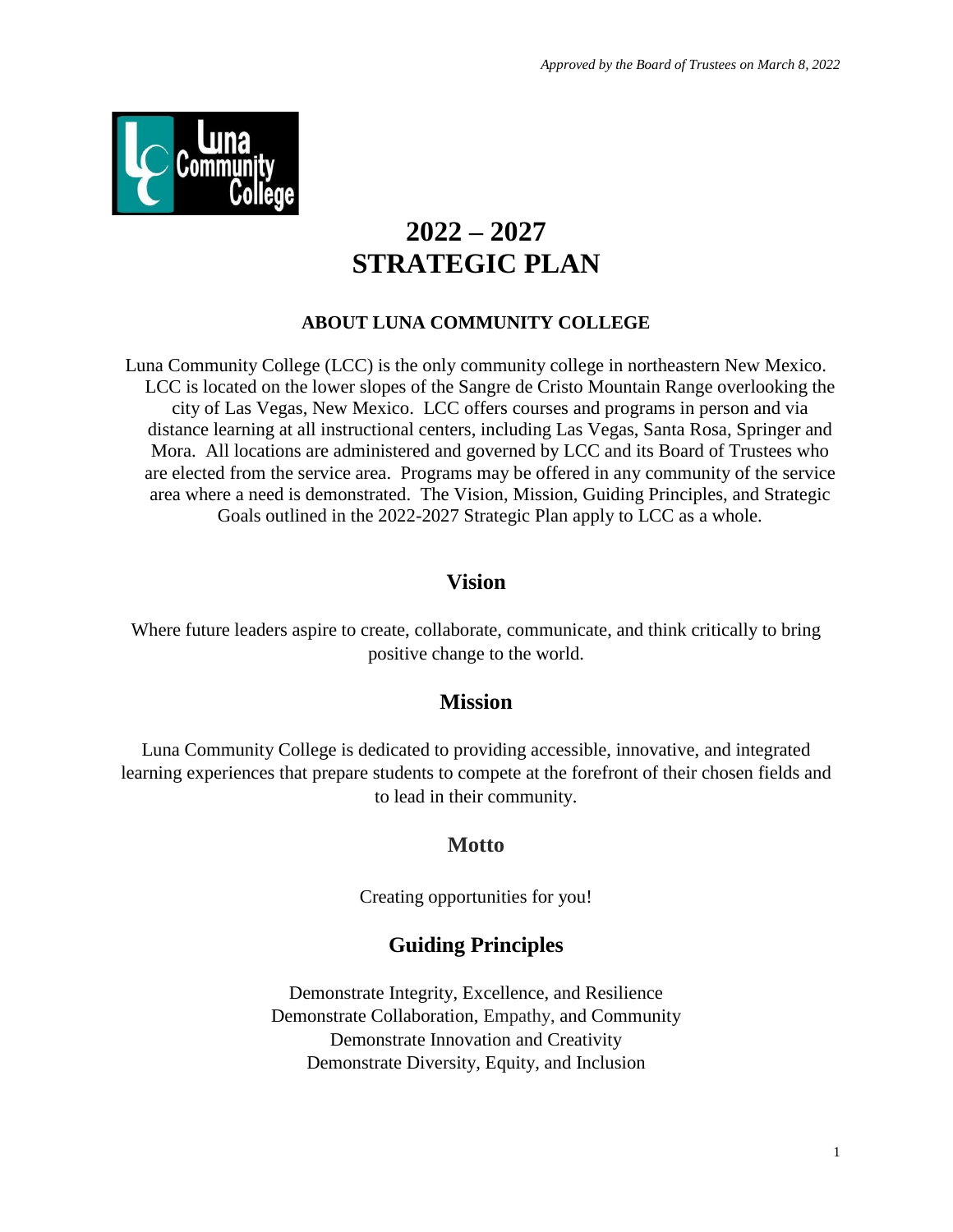# **Strategic Goals**

# **1. Offer students diverse, challenging, and regularly assessed programs.**

## *Objectives*

A. Prepare students for completion and transfer.

*Measurables*

- a. All programs complete and use Course Learning Outcome Assessment (CLOA) reports and other assessment tools to make changes
- b. Proportions of completion rates
- c. Proportion of students transferring to four-year
- d. Number of Articulation Agreements
- e. Number of faculty that complete Professional Development
- B. Prepare students for success in their chosen fields and to meet workforce demands.

## *Measurables*

- a. Proportion of students' first destination job in the field or related field of study after leaving LCC
- b. Number of industry-recognized certifications and/or licenses earned
- C. Instill lifelong learning skills that foster creativity, collaboration, communication, and critical thinking.

## *Measurables*

- a. All programs complete and use CLOA reports and/or other assessment tools to make changes
- b. Regular General Education Curriculum Assessment of essential skills and institutional academic skills
- c. Number of students satisfactorily completing General Education essential skills and institutional academic skills

# **2. Thoroughly utilize cutting-edge technology and innovative strategies to support students.**

*Objectives* 

- A. Expand and deliver quality instruction using current technology. *Measurables*
	- a. Number of courses using institutional learning management system (LMS)
	- b. Number of students satisfied with technology-assisted delivery of instruction
	- c. Student enrollment in programs implementing new technology
- B. Facilitate and implement technology-use best practices, emphasizing effectiveness and efficiency.

*Measurables*

- a. Number of offices reporting increased automation in end of year (EOY) reports
- b. Number of employees/students satisfied with institutional services
- C. Develop and implement a professional development technology-use plan for faculty and staff.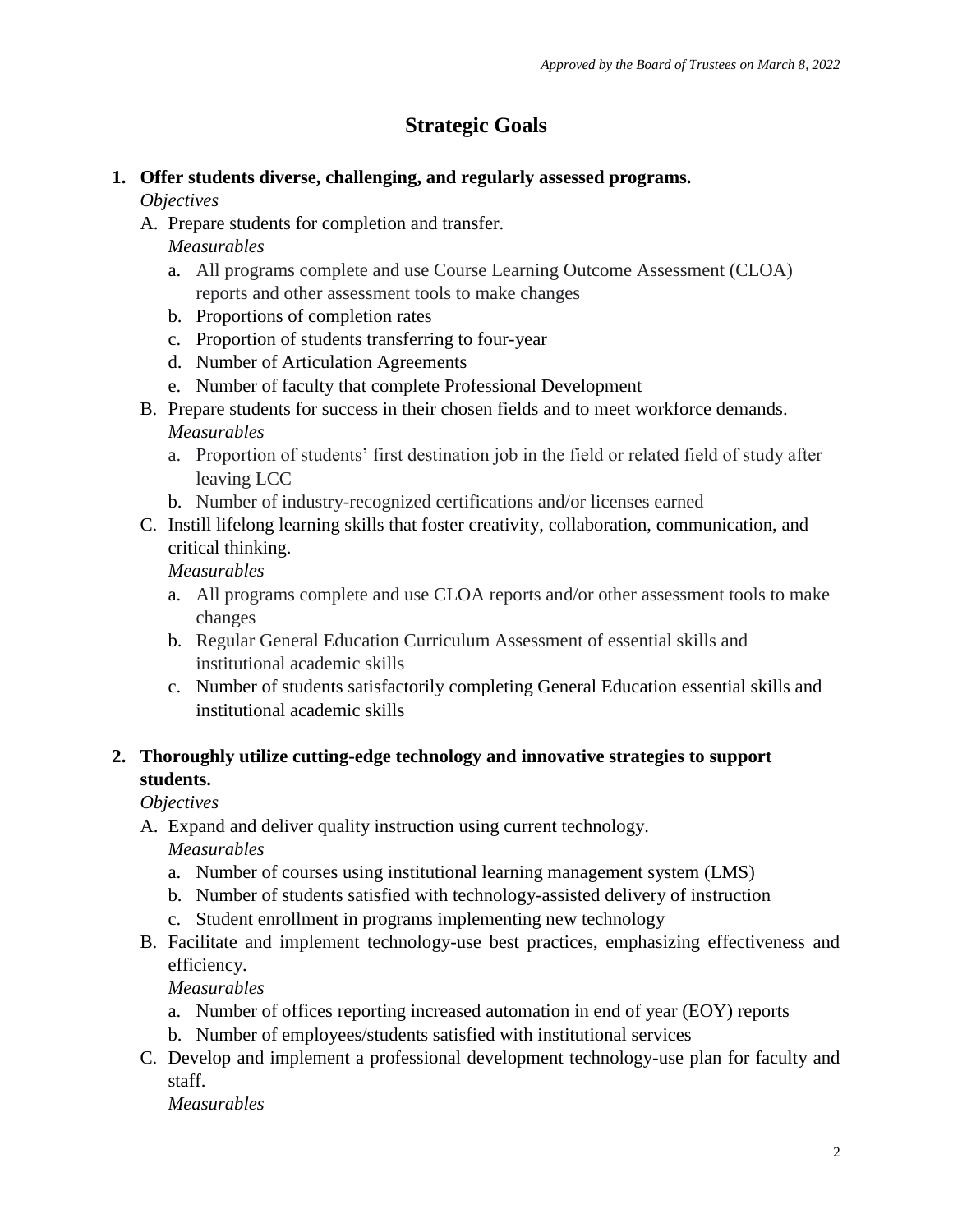- a. Plan completion and implementation
- b. Number of professional development activities for faculty/staff
- c. Number of professional development attendees
- D. Provide student support using current technology.

#### *Measurables*

- a. Number of offices effectively utilizing technology
- b. Number of students utilizing technology

#### **3. Promote institutional financial growth to support students.**

#### *Objectives*

- A. Identify and diversify prospective revenue streams available to LCC. *Measurables*
	- a. Number and type of new revenue streams created
	- b. Amount of revenue generated through new streams.
- B. Partner with the LCC Foundation to increase revenue.

*Measurables*

- a. Number of restricted and unrestricted donations
- b. Number of LCC Foundation grant applications submitted and funded
- c. Total LCC Foundation revenue generated
- C. Practice effective and efficient use of revenue within current LCC operation. *Measurables*
	- a. Maintain yearly expenditures within yearly revenue
	- b. Maintain institutional targeted reserve
- D. Increase institutional grant applications.

#### *Measurables*

- a. Number of restricted and unrestricted grant awards
- b. Number of institutional grant applications submitted
- c. Total external funding revenue

# **4. Establish and develop a culture of data collection, assessment, and utilization through best practices in student support**

*Objectives*

A. Align data collection and management systems.

*Measurables*

- a. Number of systems upgraded and aligned between offices
- b. Participation in Shared Service Agreements
- c. Creation of key performance indicators dashboard for all units within the institution
- d. Utilization of key performance indicators.
- B. Provide data analytics training.

- a. Number of professional development opportunities in analytics
- b. Number of individuals participating in each PD activity
- C. Implement data assessment to meet discipline and program-specific requirements.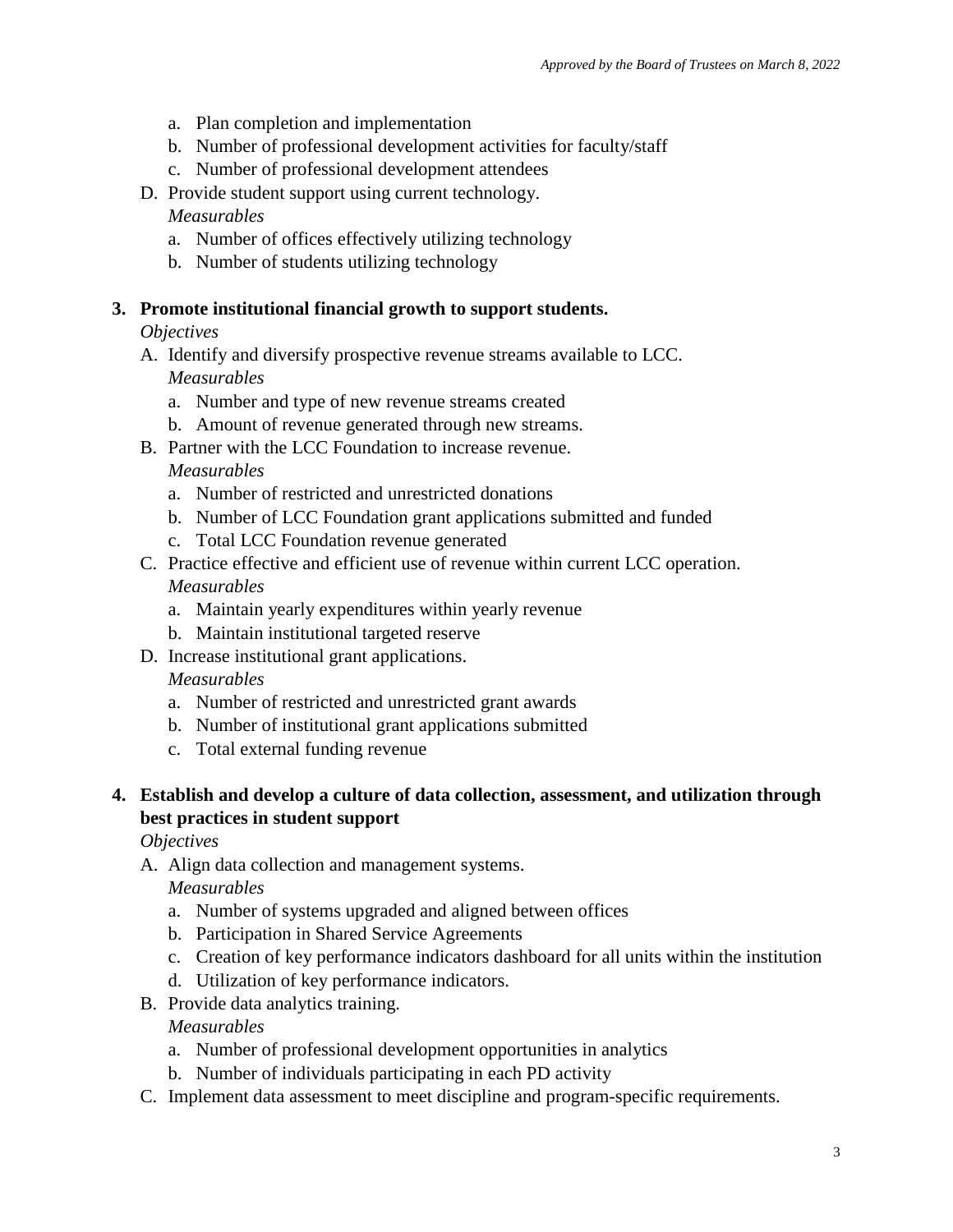# *Measurables*

- a. Number of CLOA reports submitted
- b. Number of courses revised based on CLOA reports
- c. Submission and implementation of an annual strategic budgeting plan
- d. Evaluation of strategic budgeting plan
- D. Improve data management for General Education assessment.

### *Measurables*

a. Consolidated reports of general education student outcomes

# **5. Increase student enrollment.**

## *Objectives*

A. Develop and implement a strategic enrollment management plan focused on recruiting, retaining, and completing students.

*Measurables*

- a. Plan completion and implementation
- b. Number of student applications
- c. Student application conversion rate
- d. Student headcount
- e. Student full time equivalent (FTE)
- f. Student credit hour production
- g. Student retention rates
- h. Student completion rates
- B. Develop and implement a marketing plan that targets all demographics. *Measurables*
	- a. Regularly assessed return on investment (ROI) of marketing efforts
- C. Develop and implement innovative and diverse programs.

# *Measurables*

- a. Number of new/revised programs developed, implemented, and evaluated per year
- b. Student enrollment in new/revised programs
- D. Recruit and Retain qualified employees using innovative strategies

# *Measurables*

- a. Number of new employees
- b. Number of employees retained
- c. Type of employee incentive offers
- E. Develop and implement outreach activities.

- a. Number and type of outreach events
- b. Participation in outreach events
- F. Develop, implement, and evaluate co-curricular and extracurricular activities. *Measurables*
	- a. Number of campus life activities and number of participants
	- b. Number of active clubs, organizations, and teams
	- c. Number of offerings and participants in community education programs